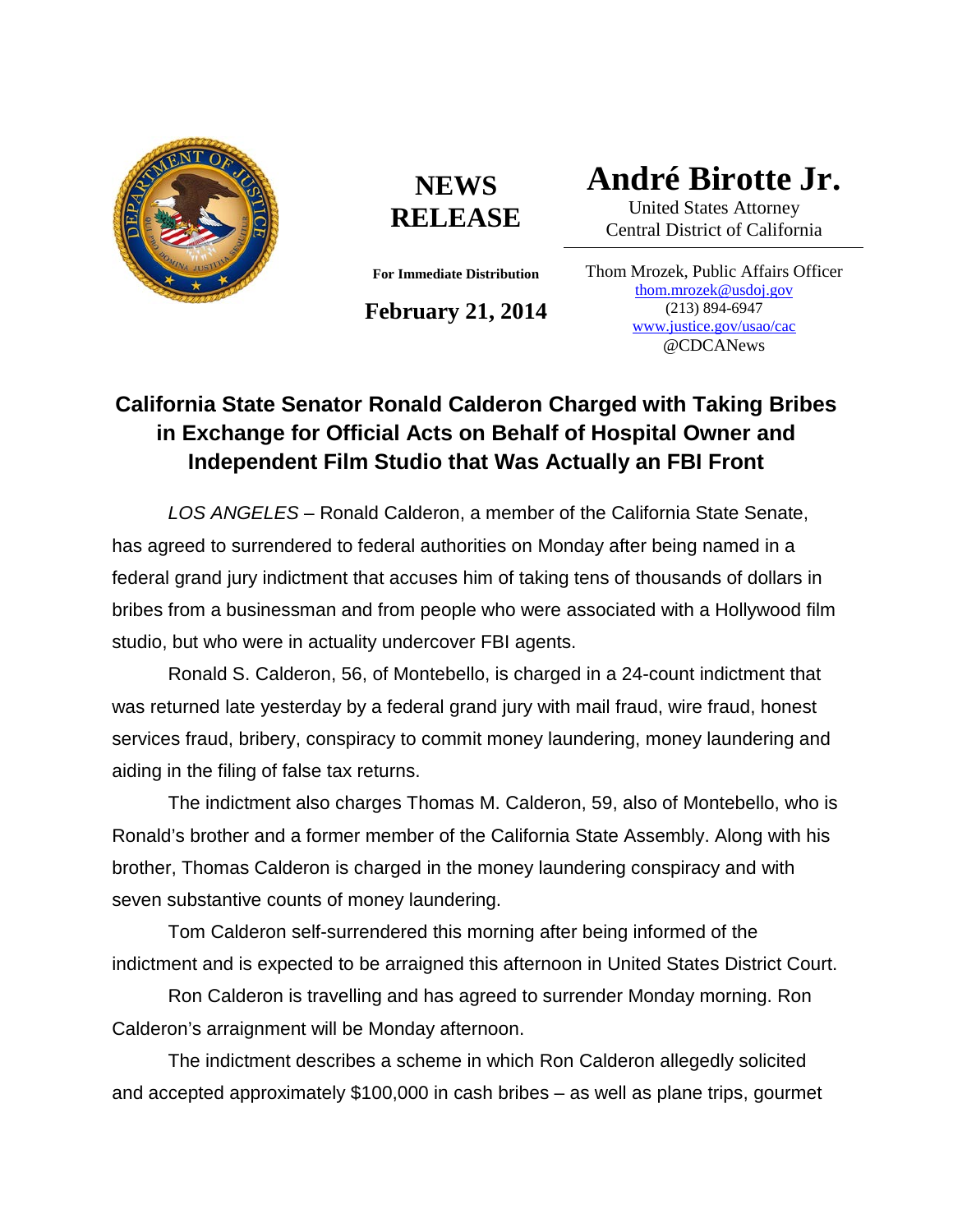dinners and trips to golf resorts – in exchange for official acts, such as supporting legislation that would be favorable to those who paid the bribes and opposing legislation that would be harmful to them. The indictment further alleges that Ron Calderon attempted to convince other public officials to support and oppose legislation.

"Public corruption is a betrayal of the public trust that threatens the integrity of our democratic institutions," said United States Attorney André Birotte Jr. "Senator Calderon is accused of accepting tens of thousands of dollars in bribes and using the powers of his elected office to enrich himself and his brother Tom, rather than for the benefit of the public he was sworn to serve."

Bill Lewis, the Assistant Director in Charge of the FBI's Los Angeles Field Office, stated: "Corruption victimizes each and every one of us. The indictment alleges Mr. Calderon traded influence for cash in the 30th District and beyond. In addition to robbing us of taxpayer money, corrupt practices rob us of trust in government."

In the first part of the bribery scheme, Ron Calderon allegedly took bribes from Michael Drobot, the former owner of Pacific Hospital in Long Beach, a major provider of spinal surgeries that were often paid by workers' compensation programs. California law allowed the hospital to pass on to insurance companies the full cost it had paid for medical hardware it used during spinal surgeries. In another case filed this morning, Drobot admitted that his hospital exploited this law, which was often called the "spinal pass-through," by using hardware that had been purchased at highly inflated prices from companies that Drobot controlled and passing this cost along to insurance providers. Drobot allegedly bribed Ron Calderon so that he would use his public office to preserve this law that helped Drobot maintain a long-running and lucrative health care fraud scheme.

While the corruption indictment does not implicate Ron Calderon in the health care fraud scheme, Ron Calderon is charged with taking bribes from Drobot to preserve the spinal pass-through law. The indictment specifically alleges that Drobot bribed Ron Calderon by hiring Calderon's college-age son to work as a file clerk at his company and paying him approximately \$30,000 over the course of three summers. Ron Calderon's son showed up for only about 15 days of work each summer, according to the indictment, which also accused Ron Calderon of accepting plane trips, golf outings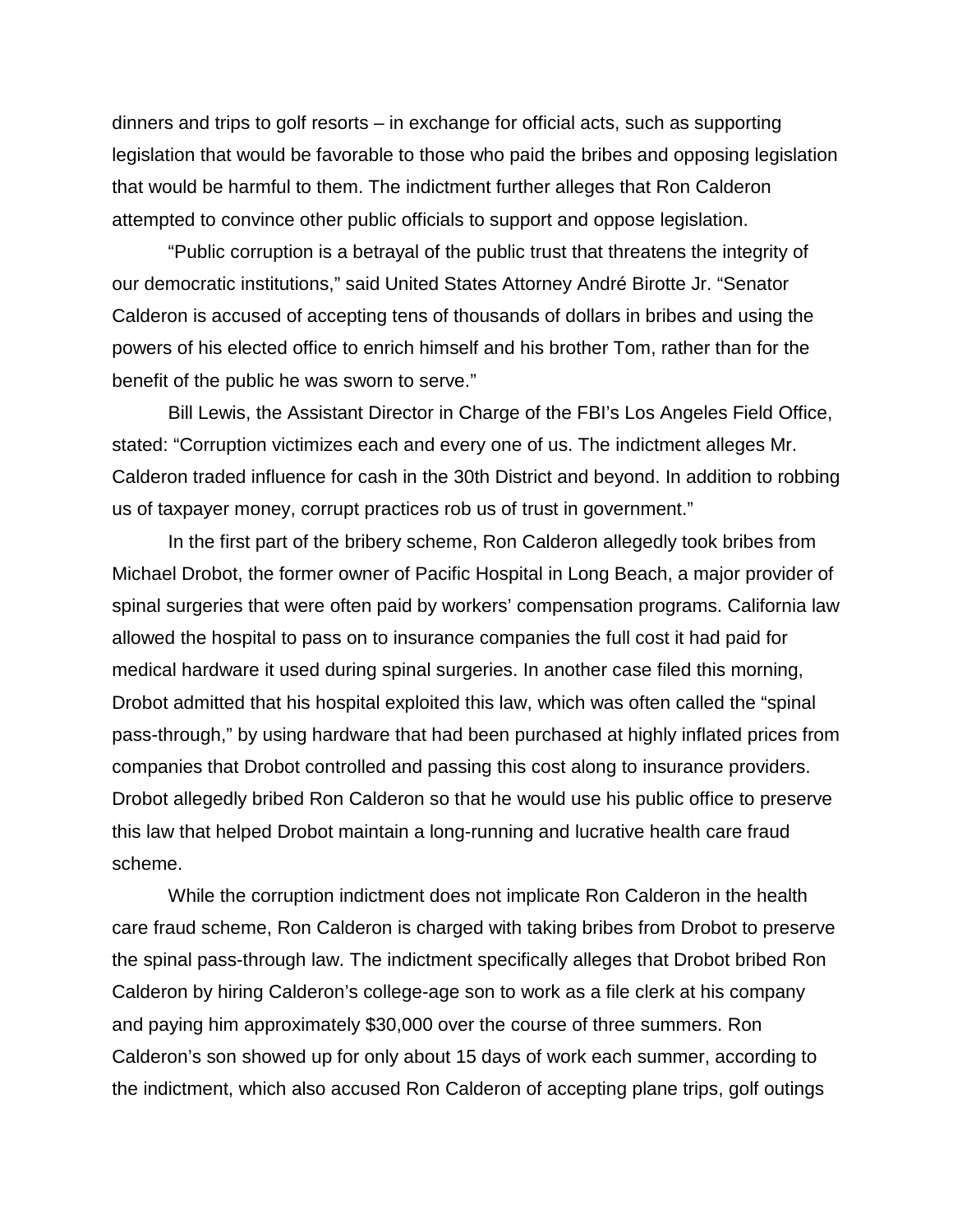and expensive dinners from Drobot. Ron Calderon allegedly arranged meetings between Drobot and other public officials and helped Drobot attempt to persuade the other legislators to keep the spinal pass-through law in effect.

In another case filed this morning in United States District Court, Drobot has agreed to plead guilty to charges of conspiracy and paying illegal kickbacks. In his plea agreement, Drobot admits paying bribes to Ron Calderon.

In another part of the bribery scheme, Ron Calderon allegedly solicited and accepted bribes from people he thought were associated with an independent film studio, but who were in fact undercover FBI agents. Ron Calderon solicited and accepted bribes in exchange for supporting an expansion of a state law that gave tax credits to studios that produced independent films in California. The Film Tax Credit applied to productions of at least \$1 million, but, in exchange for bribes, Ron Calderon agreed to support new legislation to reduce this threshold to \$750,000, according to the indictment. The indictment specifically alleges that Ron Calderon agreed to support the new Film Tax Credit legislation in exchange for his daughter being paid \$3,000 a month for a job he knew she simply did not perform.

According to the indictment, Ron Calderon took several official actions with respect to reducing the threshold for the Film Tax Credit. Ron Calderon signed an official letter indicating that he supported a lower threshold, he met with other state senators to discuss the benefits of lowering the threshold, and he "caused legislation to be introduced in the Senate, which he intended to use as a vehicle to create a separate tax credit," according to the indictment.

In addition to the nearly \$40,000 paid to his daughter, Ron Calderon allegedly solicited from the undercover FBI agents payments that included \$5,000 for his son's college tuition and \$25,000 to Californians for Diversity, a non-profit political organization operated by Tom Calderon.

Both Calderons face money laundering charges for allegedly funneling bribe money through Californians for Diversity and Tom Calderon's consulting firm, some of which went to Ron Calderon and his daughter.